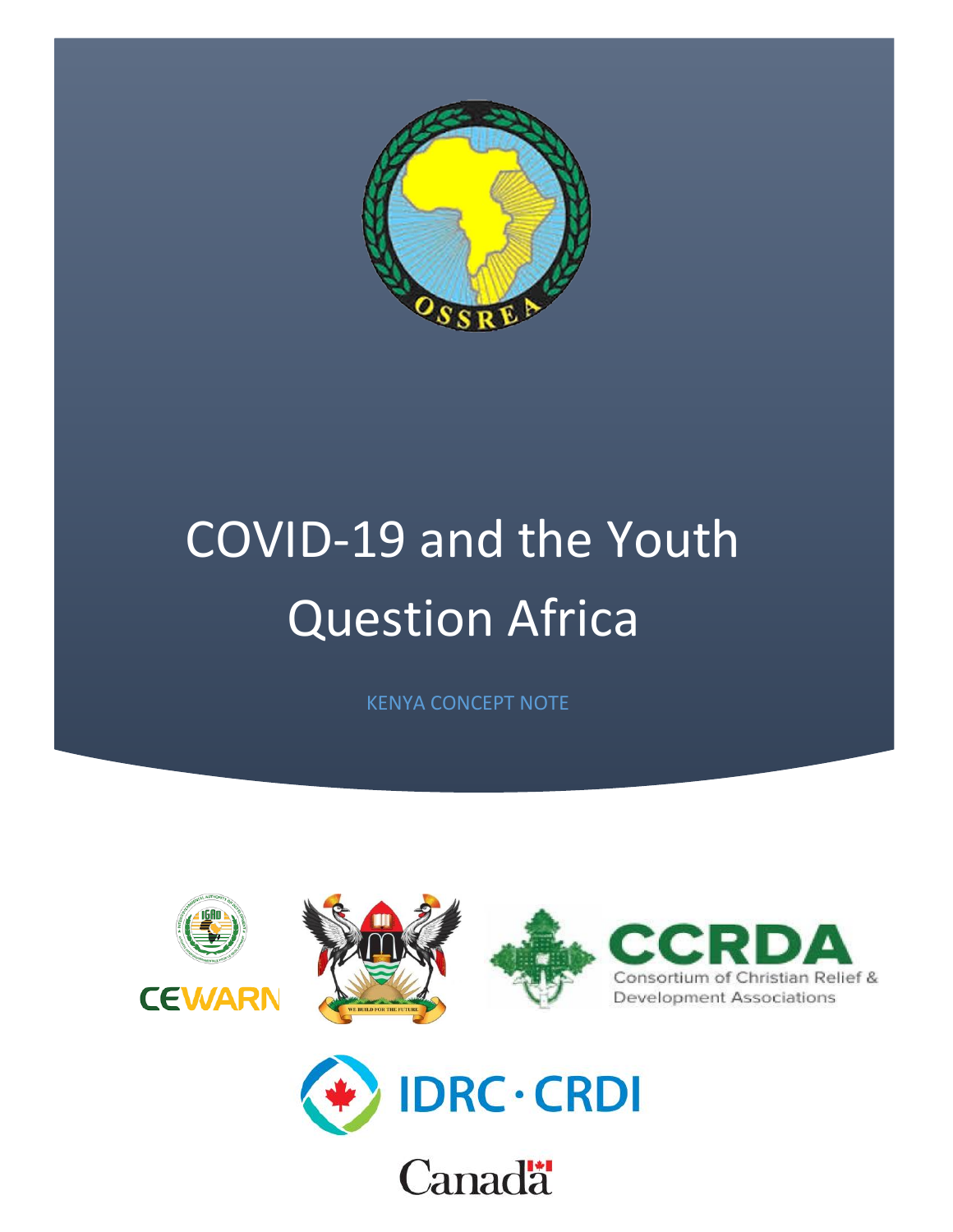## **Impact, Response and Prevention**

The COVID-19 crisis has severely disrupted youth livelihoods, access to education, employment and participation in governance processes, decision-making and public life. It is envisaged that the long-term impact of the crisis will exacerbate their vulnerability and exclusion. At the same time, the COVID-19 crisis has the potential to promote youth agency by encouraging innovation, strengthening intergenerational dialogue and promoting social accountability. Against this background, this project seeks to generate evidence on how youth, despite the exclusionary practices, can be at the forefront of action and policy responses to mitigate and address the impact of the pandemic. The main research question that this study will answer is: How do we ensure that youth-led social accountability programming for COVID-19 is genderresponsive, inclusive and has meaningful participation so that the voices of the most marginalized have equal representation for transformed societies?

Using applied research which adopts a gender-transformative approach based on the mixed methods paradigm, the project will analyze how youth (young women and young men) are transforming the public health and socio-economic landscape created by COVID-19 by advocating for transparent and accountable responses to the pandemic. Focusing on Kenya, Ethiopia and Uganda, the project will seek to bridge the divide between excluded youth and their governments, and coordinate responses using a data-driven, evidence-based approach. It will improve governance mechanisms by promoting meaningful youth engagement in social accountability and advocacy of the COVID-19 pandemic thus promote the four pillars of SA (transparency, participation, response and monitoring) and therefore contribute to build trust between the citizens and local governments when it comes to decision making. These strengthened partnerships will lead to a more inclusive socially cohesive society that recognizes and empowers youth as leaders and partners in transformational social change. It will enhance their engagement in performance monitoring and provide feedback that will lead to responsive allocation of resources to fight COVID-19.

The goal of this work is to take the initial steps towards improving and enhancing youth engagement in social accountability and advocacy of the COVID-19 pandemic by better understanding young people's own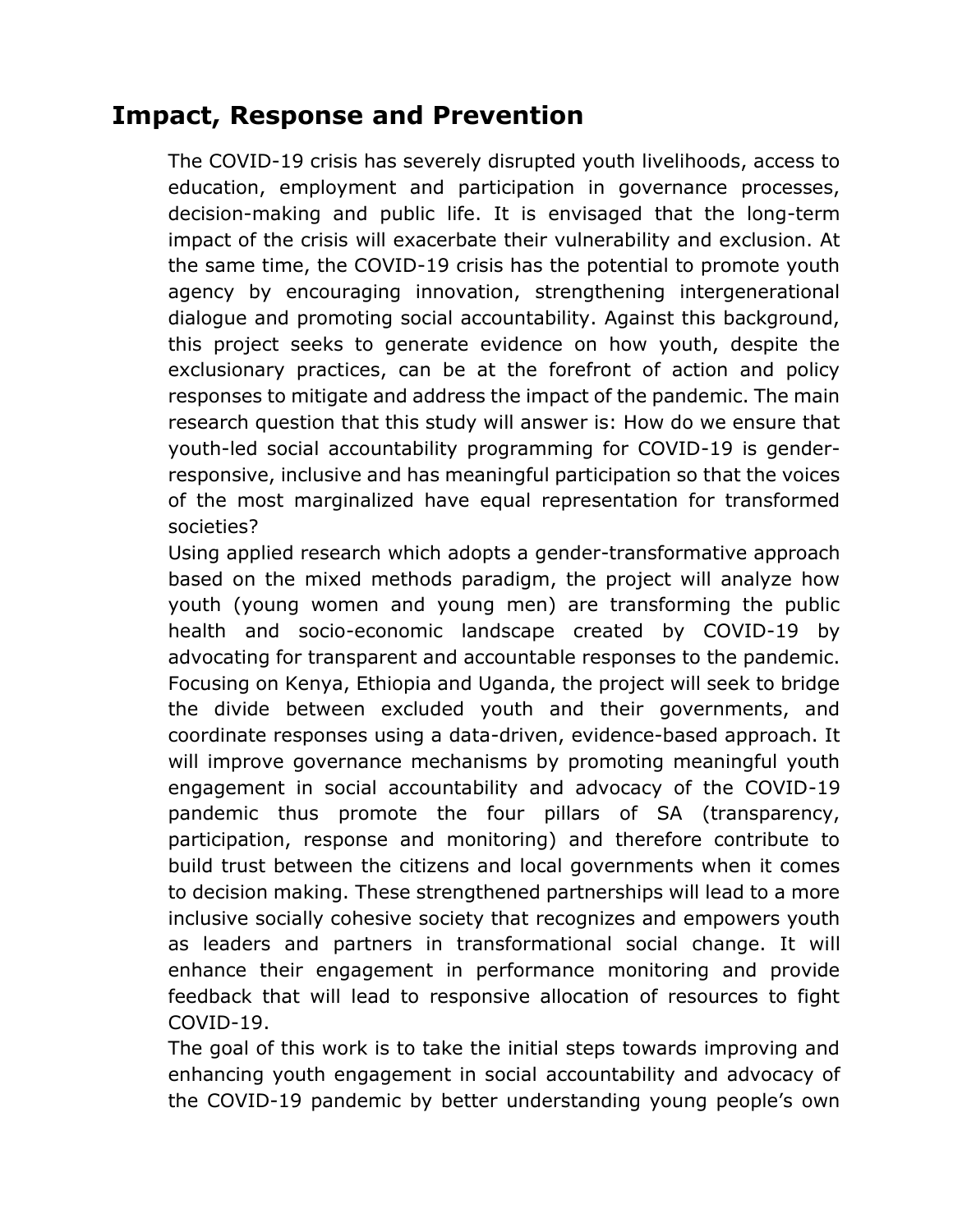perspectives on the barriers they are facing and their needs to effectively advocate and enhance their engagement, within the context of existing principles and practices. The primary aim was to review and consolidate the latest evidence on successful strategies for youth-led citizen monitoring and oversight of public and private resources, and on citizen participation in public resource allocation and decision-making to improve livelihoods during the pandemic. Citizen-led social accountability programming is to ensure

inclusivity and meaningful participation, so that the voices of those most marginalized have equal representation. We believe that active citizens empowered with information, ways to effectively communicate their message, and access to decision makers can drive the type of change necessary to fundamentally galvanize social, economic, and political reforms to transform their societies. This research project is twopronged: government accountability for the effective management of COVID-19 resources, policies and budgets and youth-led gender responsive social accountability programming. It is thus important to understand the dynamics of CSOs and how they interact to allow inclusion/exclusion of different actors, recognizing power differences both within and between civil actors to ensure these are not reproduced. This project seeks to strengthen partnerships and trust between the governments and citizens by meaningfully engaging male and female youth as transformative change agents of their communities in public oversight for improved public service delivery throughout the COVID-19 pandemic and afterwards. This will happen at the individual, household, community, sub-national, national, and regional level.

The project proposes the development and implementation of a COVID-19 Vertically Integrated Social Accountability and Advocacy Framework (COVISAF) to complement formal IGAD Member States' oversight mechanisms of implementing Regional Response Strategy for COVID-19 pandemic. COVISAF will enable the documentation of reliable, contextually-grounded local data analysis and rapid feedback to communities and authorities to inform policies and decision making. The focus will be on primarily governments taking responsibility for commitment and actions, answering for them by explaining and justifying them to rights' holders and being subject to a form of sanction where commitments and responsibilities are not fulfilled.

The project will provide rapid support to on-going work, innovate new ways of learning and sharing; and enhance capacities to inform current